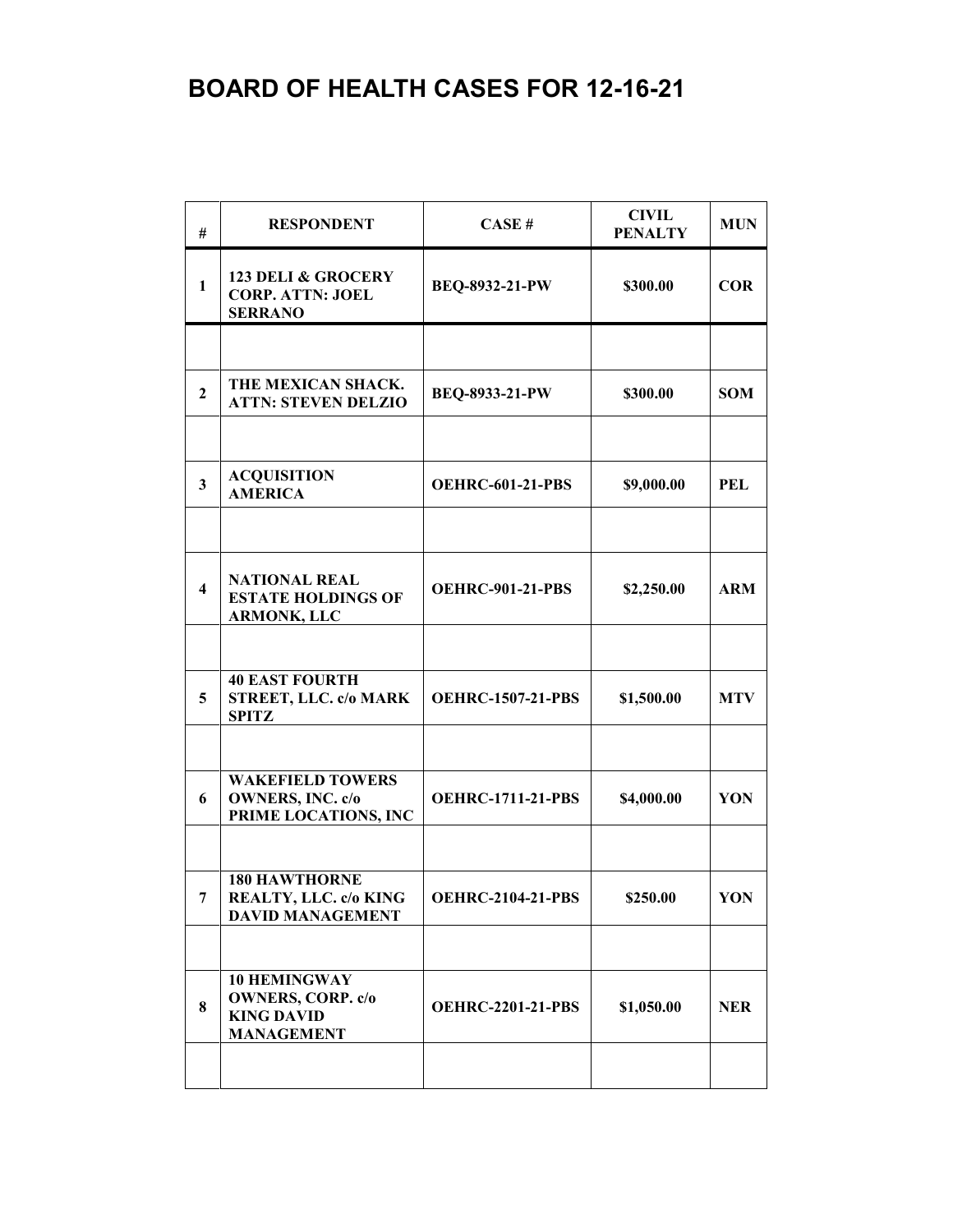| #  | <b>RESPONDENT</b>                                                                 | CASE#                    | <b>CIVIL</b><br><b>PENALTY</b> | <b>MUN</b> |
|----|-----------------------------------------------------------------------------------|--------------------------|--------------------------------|------------|
| 9  | 35 CIRCUIT ROAD, LLC.<br>c/o KING DAVID<br><b>MANAGEMENT</b>                      | <b>OEHRC-2300-21-PBS</b> | \$1,000.00                     | <b>NER</b> |
|    |                                                                                   |                          |                                |            |
| 10 | <b>180 HAWTHORNE</b><br>REALTY, LLC. c/o KING<br><b>DAVID MANAGEMENT</b>          | <b>OEHRC-2301-21-PBS</b> | \$1,000.00                     | YON        |
|    |                                                                                   |                          |                                |            |
| 11 | <b>WHITE PLAINS CIGAR</b><br><b>SHOP, INC/SAM CIGAR</b><br><b>AND TOBACCO</b>     | PHP-025-21-ATUPA         | \$600.00                       | <b>WHP</b> |
|    |                                                                                   |                          |                                |            |
| 12 | <b>MAIN CONVENIENCE,</b><br><b>CORP/MAIN</b><br><b>CONVENIENCE</b>                | <b>PHP-033-21-ATUPA</b>  | \$1,350.00                     | <b>POC</b> |
|    |                                                                                   |                          |                                |            |
| 13 | <b>HARTSDALE TOBACCO</b><br>& CANDY, CORP/<br><b>HARTSDALE TOBACCO</b><br>& CANDY | <b>PHP-035-21-ATUPA</b>  | \$5,637.97                     | <b>HAR</b> |
|    |                                                                                   |                          |                                |            |
| 14 | <b>ROA HOOK FOOD</b><br><b>MART, CORP/MOBIL</b>                                   | PHP-037-21-ATUPA         | \$1,125.00                     | PEE        |
|    |                                                                                   |                          |                                |            |
| 15 | TSMMJ, LLC/ NORTH<br><b>STREET TAVERN</b>                                         | PHP-8400-21-FSE          | \$2,800.00                     | <b>WHP</b> |
|    |                                                                                   |                          |                                |            |
| 16 | HO SAI GAI LIN'S,<br><b>CORP/HO SAI GAI</b>                                       | <b>PHP-8497-21-FSE</b>   | \$600.00                       | <b>POC</b> |
|    |                                                                                   |                          |                                |            |
| 17 | <b>SIMPLE SICHUAN, INC/</b><br><b>O MANDARIN</b><br><b>RESTAURANT</b>             | <b>PHP-8989-21-FSE</b>   | \$2,800.00                     | <b>HAR</b> |
|    |                                                                                   |                          |                                |            |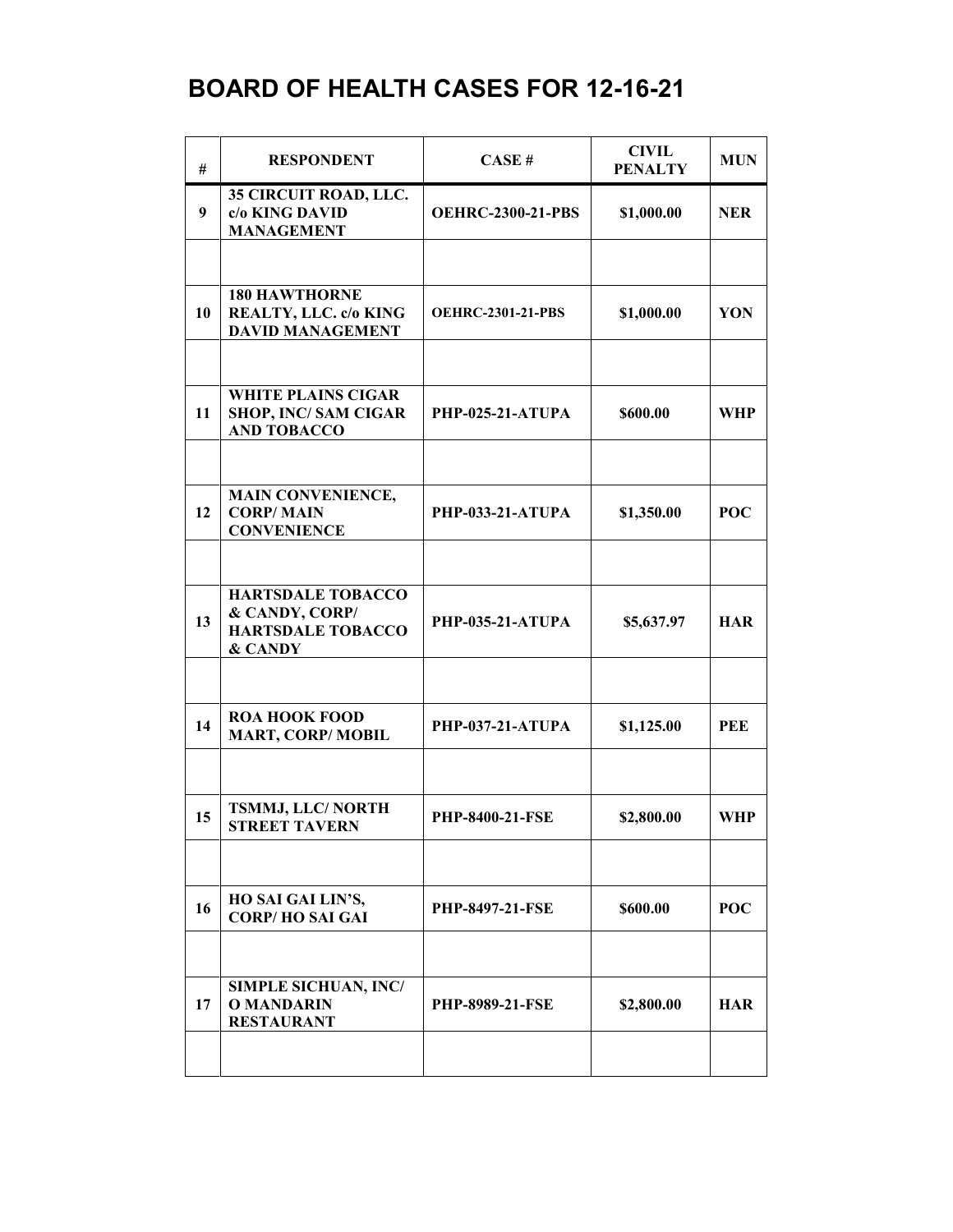| #  | <b>RESPONDENT</b>                                                                               | CASE#                  | <b>CIVIL</b><br><b>PENALTY</b> | <b>MUN</b> |
|----|-------------------------------------------------------------------------------------------------|------------------------|--------------------------------|------------|
| 18 | <b>THE BLIND TIGER</b><br>PEEKSKILL, LLC/<br><b>BIRDSALL HOUSE</b>                              | <b>PHP-8992-21-FSE</b> | \$3,700.00                     | <b>PEE</b> |
|    |                                                                                                 |                        |                                |            |
| 19 | STOP N GO, INC/ STOP N<br><b>GO DELI</b>                                                        | <b>PHP-8999-21-FSE</b> | \$4,500.00                     | PEE        |
|    |                                                                                                 |                        |                                |            |
| 20 | <b>VICTOR TORRES &amp;</b><br><b>MAYRA PULIDO</b>                                               | PHP-6141-20-LD         | \$300.00                       | <b>NER</b> |
|    |                                                                                                 |                        |                                |            |
| 21 | <b>PURDY MANOR</b><br><b>APARTMENTS, LTD. c/o</b><br><b>THE COMMUNITY</b><br>PRESERVATION, CORP | PHP-6191-21-LD         | \$300.00                       | <b>WHP</b> |
|    |                                                                                                 |                        |                                |            |
| 22 | <b>255 HUGUENOT</b><br><b>OWNERS, LLC/</b><br><b>HALSTEAD STATION</b><br><b>OUTDOOR POOL</b>    | PHP-8107-21-SPO        | \$1,200.00                     | <b>NER</b> |
|    |                                                                                                 |                        |                                |            |
| 23 | THE COLONY AT<br><b>HARTSDALE CONDO,</b><br><b>CORP/COLONY CONDO</b><br><b>MAIN POOL</b>        | PHP-8501-21-SPO        | \$600.00                       | <b>HAR</b> |
|    |                                                                                                 |                        |                                |            |
| 24 | THE COLONY AT<br>HARTSDALE CONDO,<br><b>CORP/COLONY CONDO</b><br><b>WADING POOL</b>             | PHP-8502-21-SPO        | \$800.00                       | <b>HAR</b> |
|    |                                                                                                 |                        |                                |            |
|    | <b>CIVIL PENALTY</b><br><b>TOTAL</b>                                                            |                        | \$46,962.97                    |            |
|    |                                                                                                 |                        |                                |            |